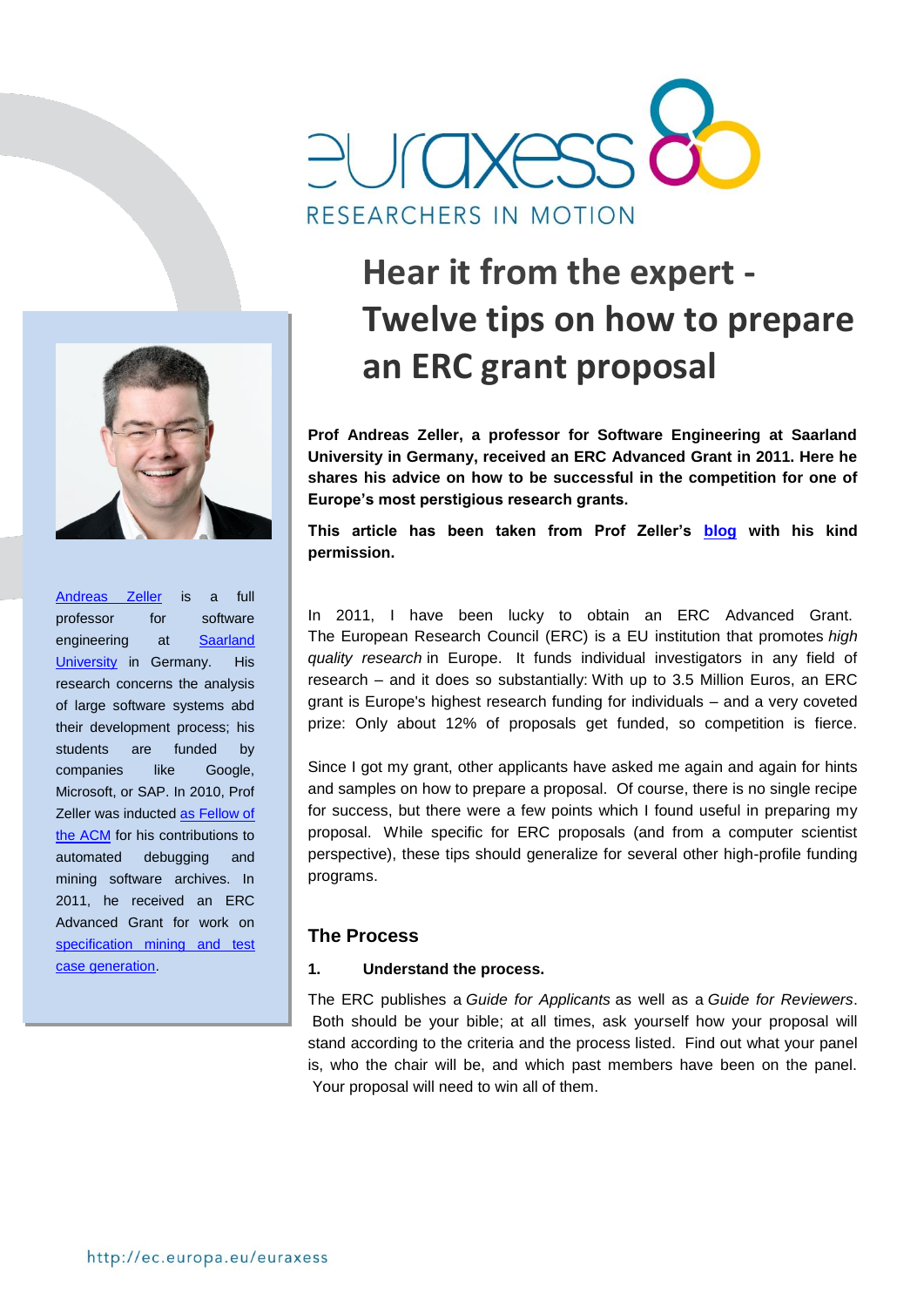## **2. Start many, many months before the deadline.**

Unless your story is a winner straight from the inception, you will need lots of time for refining and revising the main idea and the many problems. In my case, I started writing the proposal 18 months before the deadline; although 6 months would have been okay, too, refining for another 12 months helped the proposal a lot.

## **3. Reserve several weeks for writing.**

You will need lots of time for collecting data, shaping the story, and checking the references. Consider a 2–3 week retreat for the writing alone, plus appropriate time for polishing. Let your friends and family know when you'll be back.

## **4. Get plenty of feedback.**

Your proposal will first be reviewed from people in your discipline, but not necessarily from people in your speciality. It may also be that your proposal will have to stand against proposals from totally different disciplines. Hence, your story must appeal to readers *no matter what discipline and speciality they're from.* Discussing your ideas and your proposal with as many people as possible and as diverse as possible will help. In my case, I had the proposal reviewed by 12 internal and 12 external people, and used every possible invited talk to present some sketches of the main ideas. (Such presentations not only help you to make your ideas explicit, but will also lobby for your ideas, and get feedback from the audience.)

## **5. Rely on local expertise.**

ERC projects are huge, and thus involve substantial budget and resource planning. If your university has support for EU and/or ERC proposals, rely on their expertise. (If you have a colleague who is already funded by the ERC, check with her or him as well, of course!)

## **Your Achievements**

## **6. Sell yourself.**

Your proposal will be assessed on two criteria. 50% is your project, and it will be up to you to come up with a great idea. 50%, however, is your past achievements, and you will have to work hard on these. What you need is *irrefutable evidence for impact and excellence.* That is, *facts* on awards, services, papers, talks, students, tools; lasting impact in academia and industry; your quality as networker and advisor; and, last but not least, your *ability to shape and create research fields*. Play by numbers: acceptance rates,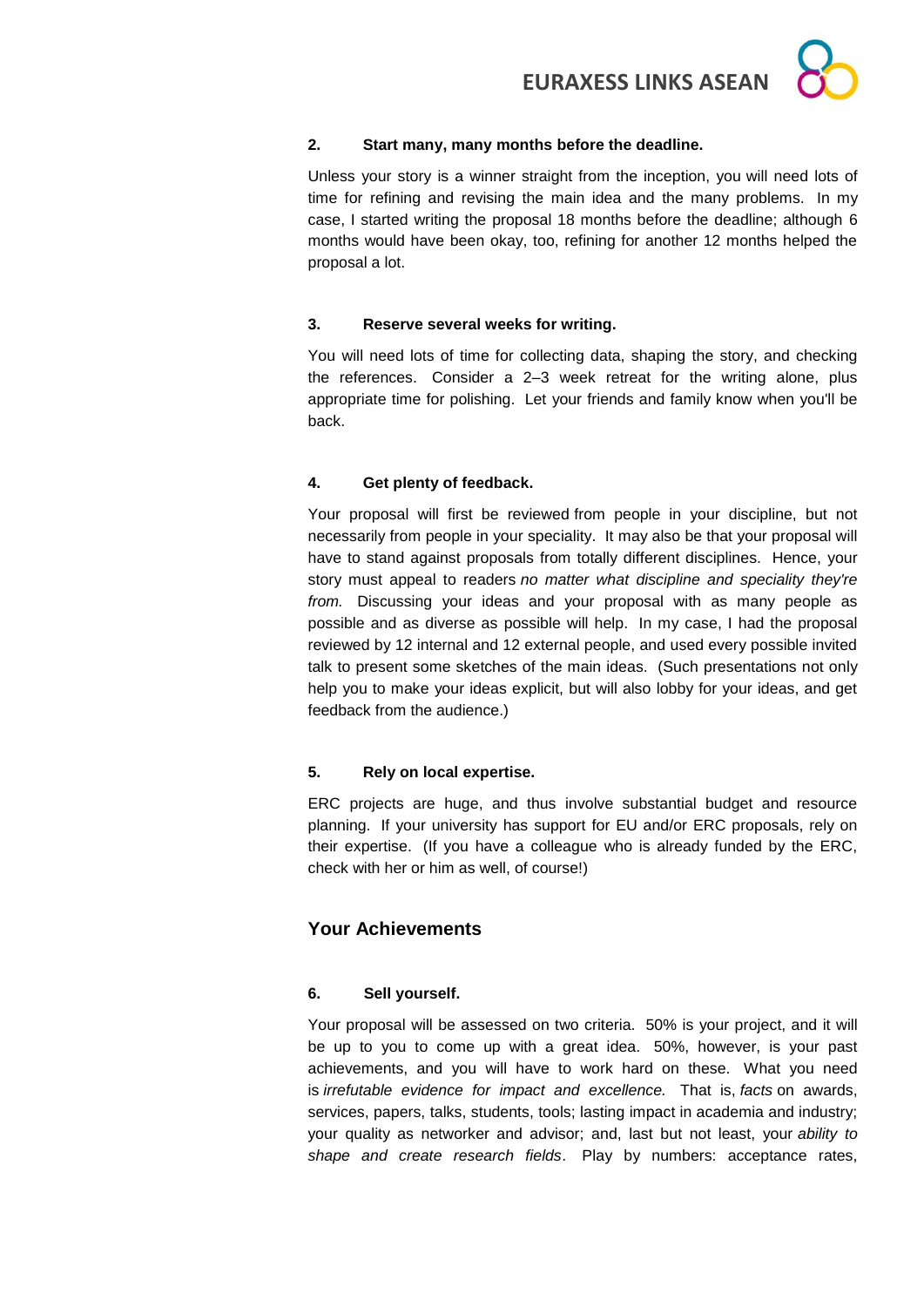

citations, downloads. Check the list of past grantees, their numbers and achievements to get an idea of what you're up against.

#### **7. Have unique selling points.**

"So, you're Brad Pitt? That don't impress me much." When you're surrounded by supermen (and you will be), just being another superman is not enough. So:

- Don't just say: "I am an ACM Fellow". But say: "I am the first ACM Fellow from Spain", or "I am the youngest European ACM Fellow in concolic testing". Replace "European", and "concolic testing" by the most general feature you can find; and replace "ACM Fellow" by your most prestigious designation. (Hint: In my case, 6 out of 7 reviews began with "The applicant is an ACM Fellow", as if this would disperse all doubts on my abilities; so *go* for such designations as you can.)
- Don't just say: "Best Paper Award". But say: "First Best Paper Award for a Debugging Paper written on a one-legged stool". Exercise: generalize as above.
- Don't just say "700 citations". Also say: "Most cited testing paper since 1999".
- $\triangleright$  Avoid any claim that cannot be independently verified.

Coming up with such selling points is hard work; bibliographic query tools are your friends. Again, reserve lots of time for this work. (I spent two days googling and digging through the CVs of all European ACM Fellows, for instance; and a successful colleague of mine even has managed to get temporarily banned from Google Scholar.) Selling yourself this way is hard; if you need to take a shower by the end of the day, that's fine. But remember that every selling point you can come up with this way makes it harder for detractors to dismiss your achievements, and it makes it easier for champions to sell them to others. In the end, it will have to be clear that you are the only person on earth who can save the world from this terrible, important problem.

## **Your Project Plan**

#### **8. No risk, no fun.**

The ERC funds *high-risk, high-gain* projects. This means that there *have* to be substantial risks of failure (otherwise, others would have done this before). However, your specific research plans should help to mitigate these risks and thus bring the high gains promised. Focus on *novelty* (why is this new?) and *potential impact* (why is this needed?). Avoid standard cliches from your discipline ("If only everybody had used this formal method from the start, the Ariane failure could have been prevented..."); come up with fresh, real stories and insights instead.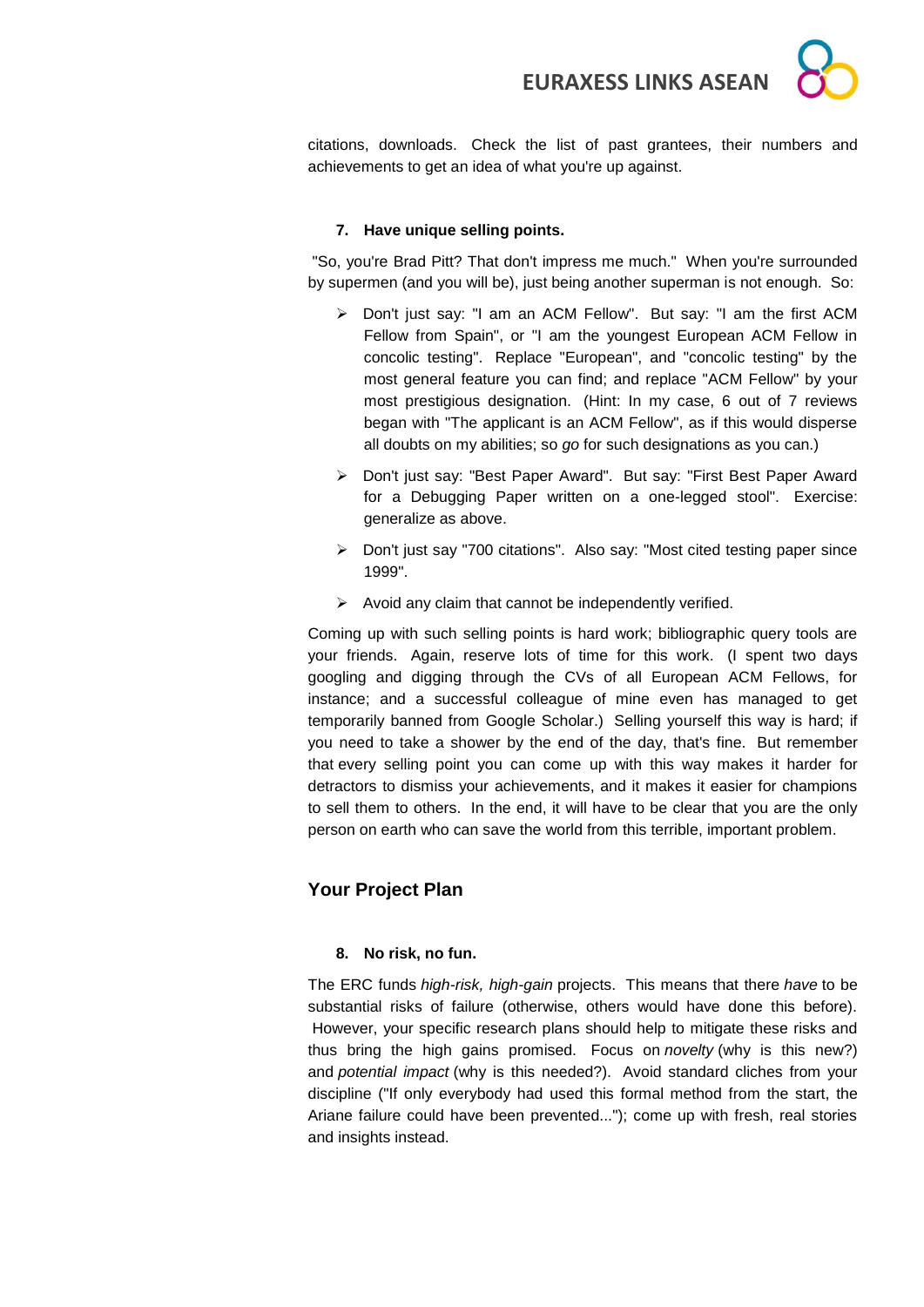## **9. Clear title, clear abstract.**

The reviewer should get interested in your proposal after a short glimpse of ten seconds. The message has to be in the title, in the abstract, in the figures, in the diagram, in the examples. (Yes, *please* have a diagram that conveys the approach! And *please* have an example, too! All these are weapons in the hands of your champions.) If you fear the message could be too complex, try again. If you think the message sounds too trivial to you, it could start to be understandable for the rest of us. (If, after simplification, your approach no longer sounds as cool as before, don't hide this with words, but go back to the drawing board.)

#### **10. Have a clear structure and plan.**

You're a seasoned researcher, so you know how to organize things, don't you? Now all you need to do is to put this in writing: tasks, dependences, milestones, evaluations, and measurable success criteria. The point of this exercise is not for the ERC to ask you to follow the plan by the letter once the project starts; the point of this exercise is for the reviewers to see that you can organize things.

#### **11. Get to the point.**

The length of an ERC proposals is clearly limited, and that's a good thing. Get to the point quickly. Use a clear language: No buzzwords, no yada yada, no lingo. If your project on "Examining the security interoperability of cloud business process models" cannot be motivated in plain English, don't expect the computer science panel chair to pitch it against "Curing cancer once and for all".

#### **12. Polish. Polish. Polish.**

And polish again. With an ERC grant, you're applying for the highest individual funding one can get in Europe. Do your homework.

None of these tips guarantees success. What they do, though, is to prevent*misunderstandings.* If the reviewer does *not* get the point about you and your proposal, you will lose despite being great, and that sends you back to the drawing board. If the reviewers *do* get the point about your project and your past achievements, though, then it's a fair game: If you are better than the others, you win; and if you are not, you lose. Even if you're Brad Pitt, it's perfectly okay to lose against George Clooney. If you win, though... well, that's great and totally worth it, as I can tell from first-hand experience :-)